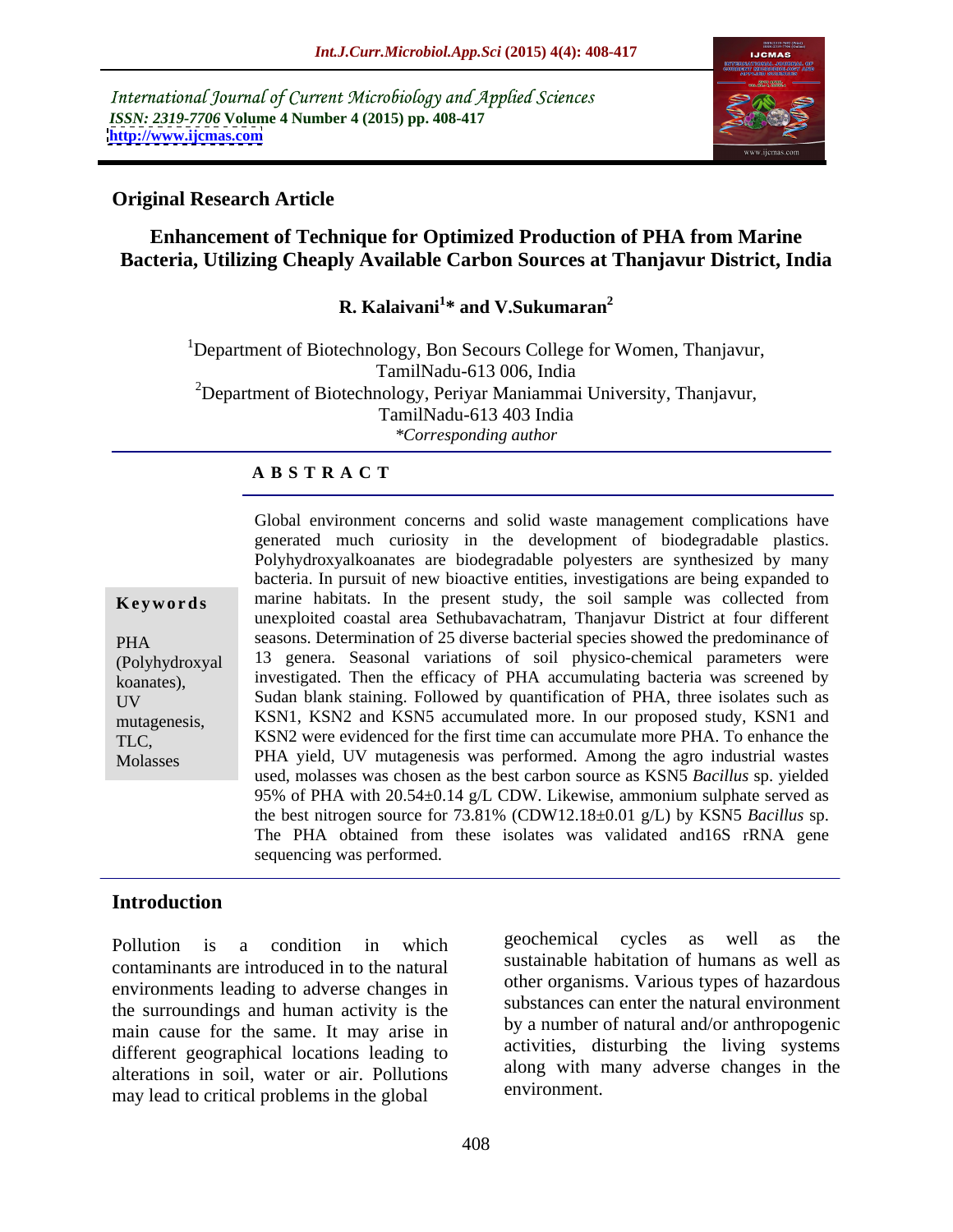Plastics are the foremost noxious waste, but the chemicals believed to be passed on they are considered to be a bubbly métier for humanity. Today accumulation of non degradable plastic bags in the environment is one of the main causes for pollution. Flechter (1993) stated that conventional petrochemical plastics are recalcitrant to Bio-plastics are bio-based, biodegradable microbial degradation. Excessive molecular plastics with almost similar properties to size might be mainly responsible for the synthetic plastics. Biodegradation can be resistance of these chemicals to explained as a chemical process during biodegradation and their persistence in soil which micro-organisms that present in the for a long time. These non-degradable petrochemical plastics accumulate in substances such as water, carbon dioxide, environment at a rate of 25 million tons per year (Lee, 1996). The Central Pollution Control Board (CPCB) reported that India We have identified five major advantages of generates 56 lakh tonnes of plastic waste annually, with Delhi accounting for a staggering 689.5 tonnes a day and "Total Potentially a much lower carbon plastic waste which is collected and recycled in the country is estimated to be 9,205 tonnes per day (approximately 60% of total plastic waste) and 6,137 tonnes remain uncollected and littered". Most plastics are compostability from using made out of petroleum products and so plastics production has an impact on  $\bullet$  Improved acceptability to many petroleum consumption. households.

The total oil consumption of the world in 2008 was 87.2 million barrels a day. Known oil reserves total 1.24 trillion barrels, which at the current rate of consumption would last 41 years. The plastics industry had the third highest carbon emissions in the chemical sector behind industrial organic chemicals and industrial inorganic chemicals. Incineration of plastics is potentially **Materials and Methods** dangerous and can be expensive. United Nations Environment Programme estimates that there are 46,000 pieces of plastic litter floating in every square mile of ocean.<br>Animals often mistakenly ingested the the coastal area Sethubayachatram Animals often mistakenly ingested the the coastal area, Sethubavachatram, plastics as feed. The ingested plastics are the Theorem District Temil Nedu (Fig. 1) clogging their intestine which results in death by starvation. Dioxin, a highly carcinogenic and toxic by-product of the manufacturing process of plastics, is one of

through breast milk of the mother to the nursing infant.

### An alternate to plastics – Bioplastics

environment convert materials into natural and compost.

bioplastics in this note as follows,

- footprint
- Lower energy costs in manufacture
- Do not use scarce crude oil
- Reduction in litter and improved compostability from using biodegradable bioplastics
- Improved acceptability to many households.

The success in the biodegradable plastic strategy largely depends on the isolation of potent PHA accumulating microbes and optimizing culture parameters for its maximum biosynthesis. Keeping these realities as objective, the proposed work was intended to achieve.

### **Materials and Methods**

### **Description of sampling station**

About four soil samples were collected from the coastal area, Sethubavachatram, Thanjavur District - Tamil Nadu (Fig.1). Thanjavur District is one of the 32 districts of the state of Tamil Nadu, in southeastern India. It is located between latitude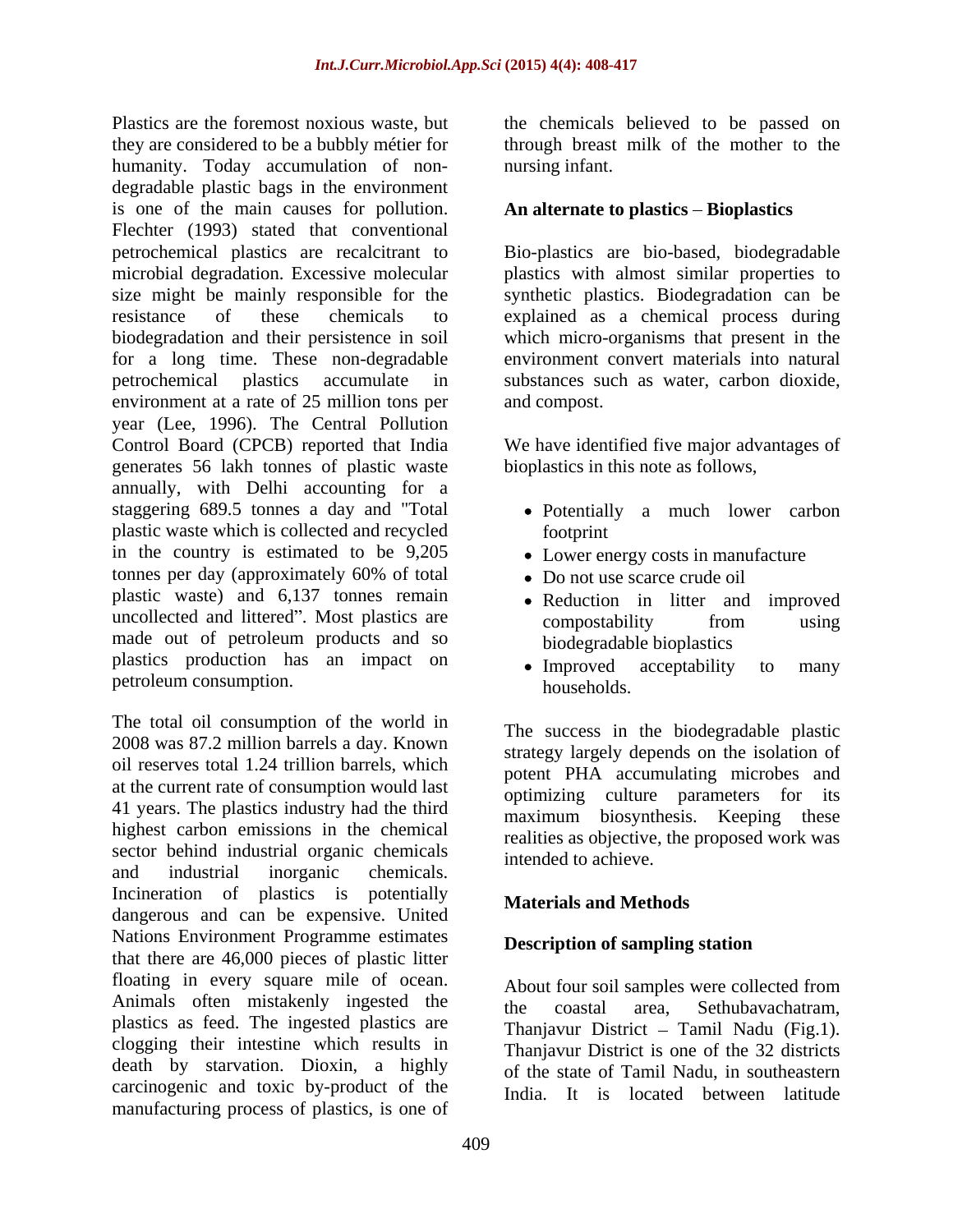station seasonally for a period of one year divided into four season viz., Post monsoon

1gm of soil samples were taken and mixed in 10 ml distilled water in test tubes. Serial dilution technique was performed.0.1ml **Screening methods for PHA accumulation**  aliquot of various dilutions  $(10^{-5}-10^{-6})$  was **in Bacterial isolates** spread on a nutrient agar medium ( peptone- 5g,sodium chloride-5g, yeast extract -1.5g ,beef extract-1.5g, agar-15g/L pH-7.2) and<br>incubated at  $37^0C$  for 2 days. incubated at  $37^{\circ}$ C for 2 days. The primary inoculum was prepared in

Morphological analyses of the colony of bacterial isolates were studied based on the color, shape, size and margin of the

polythene bags from selected study site for the period of one year from Jan-2010 to Dec-2010. The pH of the suspension was **(b) Rapid screening of PHA accumulating** read using pH meter (Systronics, India), to find out the soil pH. Electrical conductivity of soil was determined in the filtrate of the water extract using Conductivity Bridge and Cation exchange capacity (CEC) of the soil

9°38'58"N and longitude 78°57'38"E. This was determined by using 1 N ammonium district has about 45km length of coastline acetate solution as described by Jackson in the southeastern part. (1973). Organic carbon content was **Sampling schedule Sampling schedule Available nitrogen** was estimated by Soil sample was collected from the sampling by Subbiah and Asija (1956) and available from Jan-2010 to Dec-2010. The climate is Bray and Kurtz (1945). The available monsoonic and the calendar year has been calcium in the extract was determined by (January - March), summer (April - June), a nutrient based parameters i.e. available<br>Pre monsoon (July - September) and phosphate and total nitrogen were estimated Monsoon (October- December). using standard methods of APHA (1987). **Isolation of marine soil bacteria** and available iron were analyzed following determined by Walkley and Black (1934). alkaline permanganate method as described phosphorus by Brayl method as described by Versenate method (Jackson, 1973). Other nutrient based parameters i.e. available phosphate and total nitrogen were estimated Other nutrients such as magnesium, sodium the method of Muthuvel and Udayasoorian (1999).

### $-5$   $10^{-6}$  wes in Pectanial isolates  $10^{-6}$ ) was in Bacterial isolates ) was **in Bacterial isolates in Bacterial isolates**

## **(a) Preparation of inoculum**

**Identification and characterization of marine bacterial isolates** inoculated from the stock culture. The fresh nutrient medium in 250 ml conical flask containing 50 ml of sterile medium and overnight culture was used as an inoculum for production of PHA.

color, shape, size and margin of the Then the nutrient medium was prepared and colonies. Morphological tests were done by sterilized in autoclave at  $121^{\circ}$ C for 15 the standard procedures given by minutes.100 ml of production medium was Barthalomew and Mittewer (1950). prepared in 250ml conical flask and **Physico-chemical analysis of soil sample** aseptically into the production medium and The soil samples were collected in zip-lock was agitated at 100 rpm for better aeration  $\overline{C}$  for 15 sterilized. 1 % inoculum was transferred incubated at 37°C for 48 hours. The medium and growth of the organism.

# **bacterial isolates**

### **Sudan black staining method**

All the bacterial isolates were qualitatively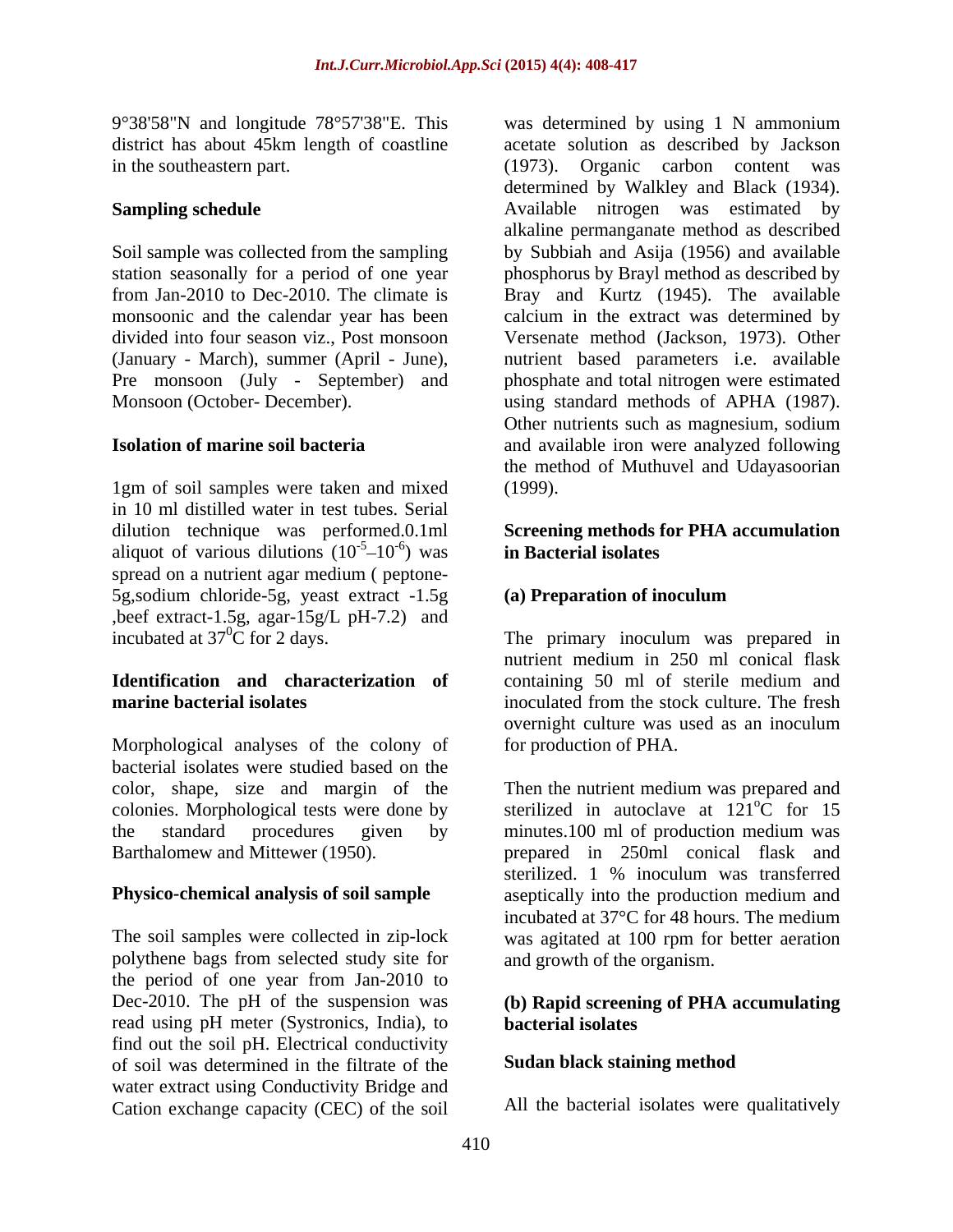tested for PHA production following the **Selection of potential PHA accumulating** viable colony method of screening using **bacterial isolates** Sudan Black B dye (Juan *et al.,* 1998).

### **Mass production of PHA by constructive bacterial isolates**

One liter of peptone yeast extract medium(Glucose - 20g, Peptone - 5g ,Yeast extract - 3g, Agar - 15g, Distilled water- 1000ml ) was sterilized by autoclaving at

screened positive isolates of PHB producers were inoculated and incubated for 24 hours at room temperature for each 50 ml of **Temperature optimization (**Grothe *et al.,* medium. (1999)

PHA accumulation  $(\% )$  =

### Dry weight of extracted PHA (g/L)×100% CDW  $(g/L)$

triplicate, and all values reported are the mean of three replicates. The PHA were determined accumulated by the screened isolates was processed using Analysis of variance (ANOVA).The significance level was chosen to be 0.05 (or equivalently, 5%) by keeping in view the consequences of an error. In Thanjavur district, molasses, coir pith,

# **bacterial isolates**

Detection the isolate of PHA production was The PHA production ability of positives also done following fluorescent staining isolates were studied in the PY standard method using acridine orange, as suggested production medium was studied. Among the by Senthilkumar and Prabhakaran (2006). isolates, 3 which accumulated the maximum PHA were chosen for further optimization studies.

## **Optimization of PHA production**

### **pH optimization** (Nakata, 1963)

121<sup>o</sup>C for 20 minutes and cooled to 45<sup>o</sup>C. inoculated in the PY medium and incubated The medium was poured into sterile petri for pH optimization. After 24h, 48h, 72h and plates and allowed for solidification. The 96h growth and cell dry weight and PHA The selected 3 bacterial isolates were at different pH viz., 4,5,6,7 and 8 separately were determined.

1999)

**Extraction and quantitative assay** The selected 3 bacterial isolates were The spectrometric chemical assay for the incubated at different temperature viz.,  $20^{\circ}$ determination of PHB from the sample was  $C$ ,  $30^{\circ}$  C,  $40^{\circ}$  C and  $50^{\circ}$  C separately for estimated by using Slepecky and Law temperature optimization. After 24h, 48h, (1961) method**.** 72h and 96h growth and cell dry weight and inoculated in the PYM medium and o  $\rm ^{o}$  C and  $\rm 50^{\circ}$  C separately for  $\overline{C}$  separately for PHA were determined.

> **Incubation time optimization** (Nakata, 1963)

**Statistical analysis** incorporation is the **Statistical analysis** incorporation in the **PYM** medium and All measurements were performed in incubated at different time intervals viz.,<br>
24h, 48h, 72h and 96h separately. After each The selected 3 bacterial isolates were inoculated in the PYM medium and incubated at different time intervals viz., 24h, 48h, 72h and 96h separately. After each incubation period cell dry weight and PHA were determined.

### **Source optimization**

### **Agro industrial sources**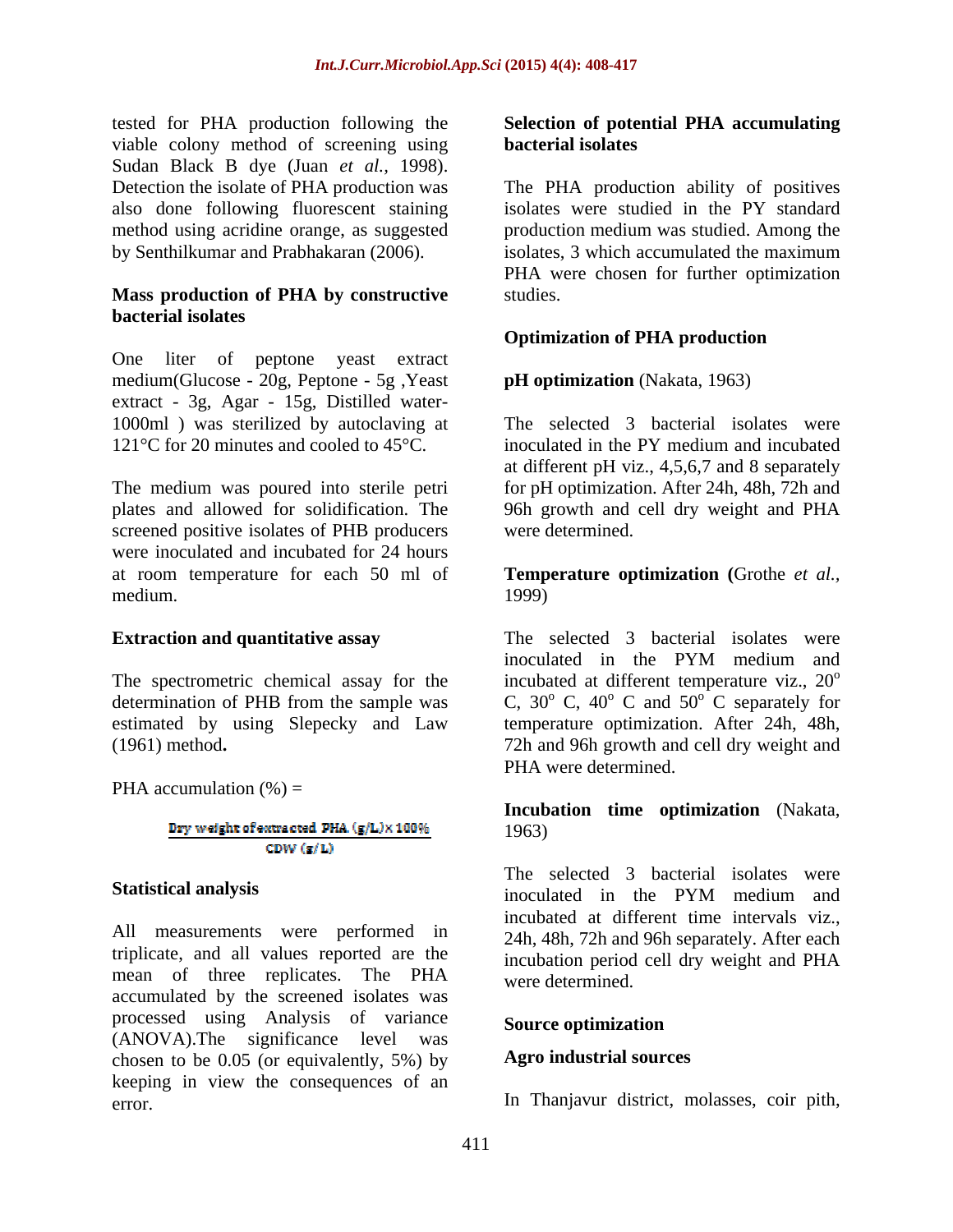coconut oil cake, paddy chaff and areas. As they contain more carbon content in different form, they were used in the present study as a crude carbon source after **Results and Discussion** hydrolysis for PHA production. The afore said wastes were collected from The secret of marine bacterial isolates have Arignaranna sugar factory, Kurungulam, more expectations in search of new<br>Coir factory, at Vallam, local oil mill, Paddy bioactive compounds as mentioned earlier. processing unit and Sriamman Biocare, So in this present study, the soil sample was Thanjavur respectively. collected from sethubavachatram, Thanjavur

About 50 ml of sample was loaded on the Wuertz and Mergeay (1997) described that TLC plate and allowed to run in the solvent system consisting of ethyl acetate and intrinsic biochemical and structural benzene (SRL) (1:1) mixture for 40 min. for properties, physiological, and genetic staining, 50 ml of iodine solution was adaptation including morphological changes vaporized in water both at  $80-100^{\circ}$ C. TLC of cells, as well as environmental plate was kept over the beaker containing modifications of metal speciation.Based on iodine solution for 5-10 min in order for it to microscopic and biochemical observations, get saturated with iodine vapour. After 10 min, dark green colour spots indicated the

GC analysis of powered PHA was carried out by the method described by Brandl *et al.* 0.15ml  $H_2SO_4$  at  $100^0C$  for 140 min. scoring. Deionized water was added to the cooled samples, the contents were homogenized All the 5 Sudan Black B positive isolates and the bottom phase was used for GC were subjected to quantitative estimation of analysis. The methyl esters were analyzed PHA production. The synthesis of PHA was by GC flame ionization detector in a 30 m noticed from the log phase of growth and it DB-1 capillary column was used.  $N_2$  was continued until late exponential phase as the used as carrier gas. The injector and detector carbon source was utilized for both growth are at  $170^0$ C and  $220^0$ C respectively. The and PHA production. The substantial PHA

vermicompost are available more and used of  $4^{\circ}$ C per min up to  $100^{\circ}$ C;  $10^{\circ}$ C per min as cattle feed or as fuel or manure in rural is in the up to  $200^{\circ}$ C and hold at  $200^{\circ}$ C for 10 program was used for  $55^{\circ}$ C for 7 min; ramp  ${}^{0}C$  for 7 min; ramp  ${}^{0}C$ ; 10<sup>0</sup>C per min  ${}^{0}C$  per min  ${}^{0}C$  and hold at 200 ${}^{0}C$  for 10  ${}^{0}C$  for 10 min.

### **Results and Discussion**

**Validation of the PHA** *parameters analysed were given in Table 1* **Thin Layer Chromatography** influence the bacterial diversity. The secret of marine bacterial isolates have more expectations in search of new bioactive compounds as mentioned earlier. district. The soil physico-chemical used to investigate how these parameters

> microbial survival in soils depends on intrinsic biochemical and structural properties, physiological, and genetic of cells, as well as environmental 13 diverse bacterial isolates were identified.

presence of PHA. The isolates were tested for PHA production **Gas chromatography mass spectroscopy** method (Juan *et al.,* 1998) based on the (1988) was conducted at IICPT, Thanjavur. *Veillonella* sp.*, Curtobacterium* sp.*,* KSN4 About 2mg sample was subjected to *Sarcina* sp.*,* KSN5 *Bacillus* sp. gave the methanolysis with a solution consisting of positive result for PHA accumulation 1ml chloroform, 0.85ml methanol and through Sudan blank staining method  ${}^{0}C$  for 140 min. scoring. following the viable colony screening intensity of staining. The 5 isolates such asKSN1 *Saccharococcus thermophiles* sp*.,* KSN2 *Syntrophococcus* sp*.,* KSN3 scoring.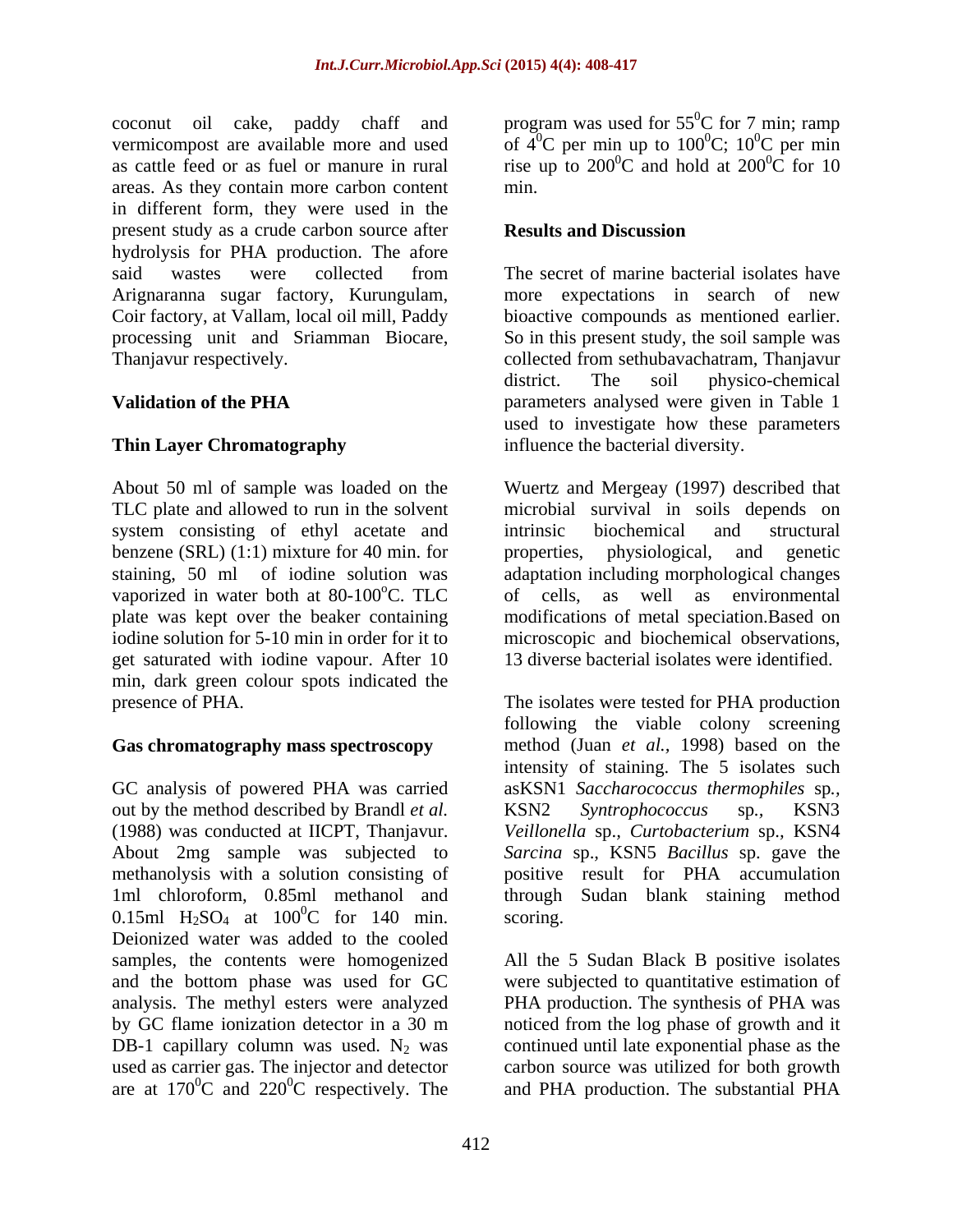production using the simplified glucose peptone medium may be attributed to the presence of complex organic nitrogen  $0.901 \pm 0.01$  g/L,  $0.642 \pm 0.05$ ,  $0.422 \pm 0.01$ , (Table 3) molasses vielded more 0.941±0.10and 15.631±0.01g/L, PHA10.810g/L in 0.905 g/L of CDW as

A 1-way analysis of variance (ANOVA) was carried out based on 3 replicates in order to Among the nitrogen sources used, different PHA yields for the different best supporter of PHA production

conditions on PHA production and showed temperature and carbon source plays an important role in the production rate of PHA production was assessed. The data revealed that pH 8.0 was found to be

This was in agreement with Sharmila *et al.* (2011) who observed that the PHA in corresponding alkanoates. In the (1995) stated that isolation of new strains capable of utilizing the cheap carbon source

is essential to reduce the cost is the major concern at industrial level.

source, peptone favoring the growth as well The agro industrial carbon sources were as PHA accumulation (Page and Knosp, chosen based on availability and 1992; Song and Yoon, 1999; Thakur, 2002). <br>
accessibility in and around Thanjavur They produced PHA yields of district. Among the carbon sources used respectively. supported by Senthilkumar and Prabhakaran chosen based on availability and accessibility in and around Thanjavur (Table 3) molasses yielded more PHA10.810g/L in 0.905 g/L of CDW as (2000)*.* 

establish statistical differences between ammonium sulphate was observed as the microorganism. F0.05 df 4 and 5 = 6.26 (10.801g/L) presented in Table 4. These Since calculated value 1227 is greater than results are in agreement with the results the table value (6.26), there is a significance obtained by Khanna and Srivastav (2005) was defined at P < 0.05. Based on the who also observed the highest PHA highest yield, KSN5 *Bacillus* sp. was production (2.260g 100 ml<sup>-1</sup>) by R. eutropha selected for further studies. on MSM medium supplemented with Pozo *et al.* (2002) studied effects of culture (1989) and Raje and Srivastav (1998) also that growth conditions including pH, *eutrophus* with ammonium sulphate. Black PHA. The effect of pH of the medium on which indicated the presence of PHA in the Among the nitrogen sources used*,* best supporter of PHA production ) by *R. eutropha* ammonium sulphate. Mulchandani *et al.* worked on the accumulation of PHB by *A.*  colour bands were observed in TLC and Rf value was measured and calculated 1.09 production medium.

optimum to get more PHA. The pH 8.0 has By investigating the potential fragmentation recorded the mean PHA of 1.33g /100 ml patterns and the molecular mass of the (Fig. 2). fragments, the identities of specific peaks in *Saccharococcus thermophilus* strain grown chromatograms of KSN5 *Bacillus* sp. 9 on luminescence marine media adjusted to peaks are obtained in which n-Hexadecanoic pH 8.0 the yield of PHA in these cells was acid, methyl esters was noted at the retention 1.62 g /100 ml in 12.074 of cell dry weight. time of 16.71min n-Hexadecanoic acid at The effect of temperature and incubation 17.32 min and 1,2-Benzenedicarboxylic time on PHA production was evaluated. The acid, diisooctyl ester at 26.30 min retention data revealed that temperature  $50^{\circ}$ C and 76 time. These compounds signify that the hour were found to be optimum to get more monomer chains were of biodegradable PHA respectively (Fig. 3&4). Steinbuchel polyester family. The n- hexadecanoic acid GCMS spectra were correlated to that of carbonyl and hydroxyl ends of corresponding alkanoates. In the is an aliphatic polymer esters.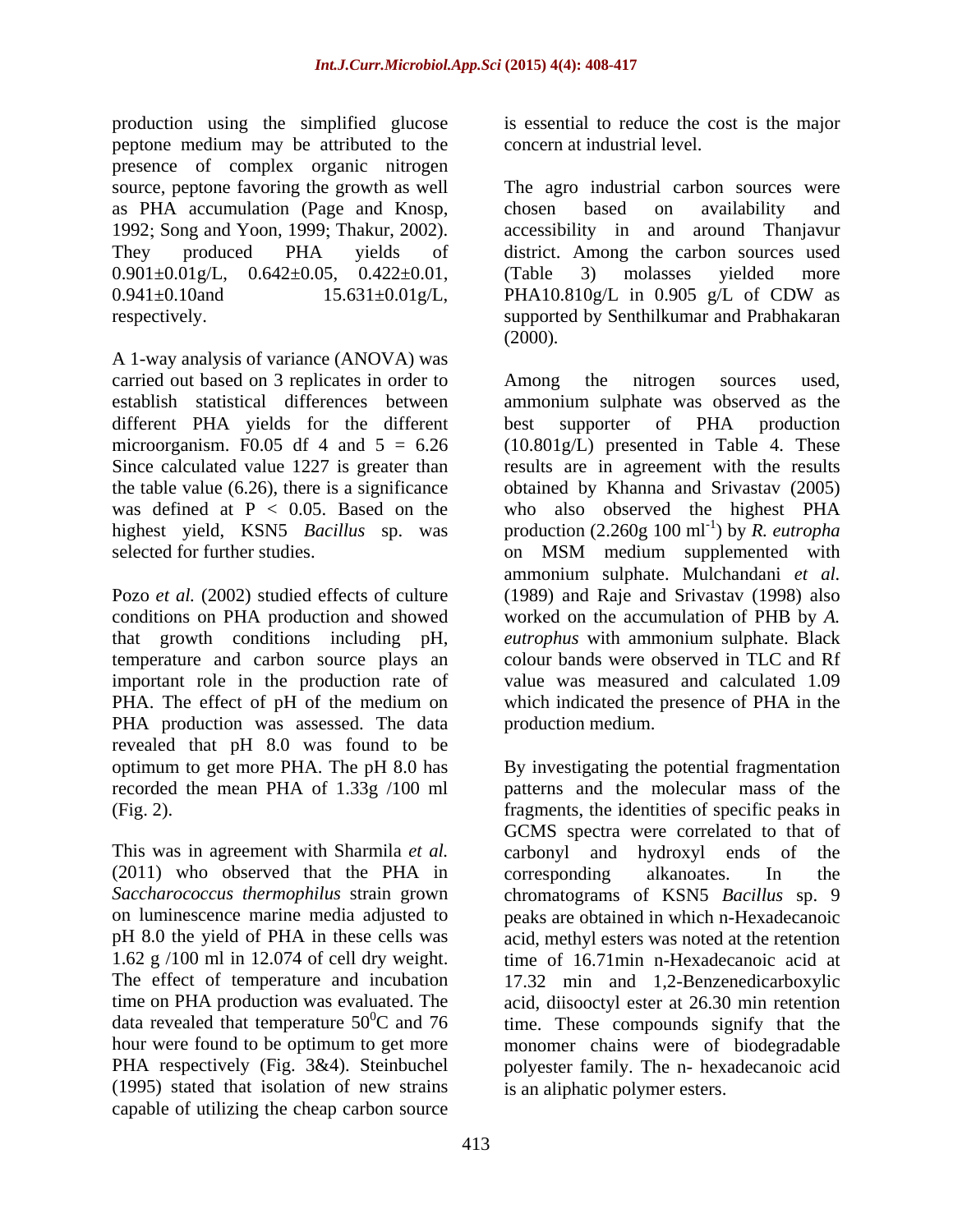| S.No        | Name of the Parameter Sample Details                                 |                    |
|-------------|----------------------------------------------------------------------|--------------------|
|             |                                                                      | 7.26               |
|             | $EC$ (dsm <sup>-1</sup> )                                            | 0.53               |
|             | Organic Carbon (%)                                                   | 0.61               |
|             | <b>Available Macronutrients</b>                                      |                    |
|             | Available Nitrogen ( $Kg/ac$ )                                       | 95.5               |
|             | Available Phosphorus ( $Kg/ac$ )                                     | 3.40               |
|             | Available Potassium $(Kg/ac)$                                        | 132                |
|             | <b>Available Micronutrients</b>                                      |                    |
|             | Available Zinc (ppm)                                                 | $\vert 0.82 \vert$ |
|             | Available Copper (ppm)                                               | 0.96               |
| $\mathbf Q$ | Available Iron (ppm)                                                 | 4.81               |
|             | 10   Available Manganese (ppm)                                       | 3.22               |
|             | <b>Soil Fractions</b>                                                |                    |
|             | $11$ Clay                                                            | 15.30              |
|             | Cat ion Exchange Capacity (C.Mole Proton <sup>+</sup> /Kg) = $18.54$ |                    |
|             | Exchangeable Bases (C. Mole Proton <sup>+</sup> /Kg)                 |                    |
| 12          | Calcium                                                              | 10.5               |
| 13          | Magnesium                                                            | 9.1                |
| 14          | Sodium                                                               | 2.12               |

**Table.1** Physico-chemical parameters of soil sample

## **Table.3** Effect of carbon sources on PHA production

| S.No. Carbon source | PHA(g/L)         | %PHA            |
|---------------------|------------------|-----------------|
|                     |                  |                 |
| Molasses            | $10.81 \pm 0.01$ | 72.17           |
| Coir pith           | $0.381 \pm 0.05$ | 60.65           |
| Coconut flour       | $0.325 \pm 0.10$ | 57.64           |
| Vermicompost        | $0.472 \pm 0.01$ | $\boxed{40.05}$ |
| Paddy chaff         | $0.432 \pm 0.00$ | 57.46           |

## **Table.4** Effect of Nitrogen sources on PHA production

| S.No. Nitrogen source | PHA(g/L)          | %PHA  |
|-----------------------|-------------------|-------|
| <b>Beef Extract</b>   | $0.907 \pm 0.01$  | 59.10 |
| Casein                | $0.711 \pm 0.03$  | 35.51 |
| Ammonium sulphate     | $10.801 \pm 0.00$ | 60.62 |
| Ammonium nitrate      | $0.943 \pm 0.10$  | 40.11 |
| <b>Malt Extract</b>   | $0.440 \pm 0.01$  | 48.80 |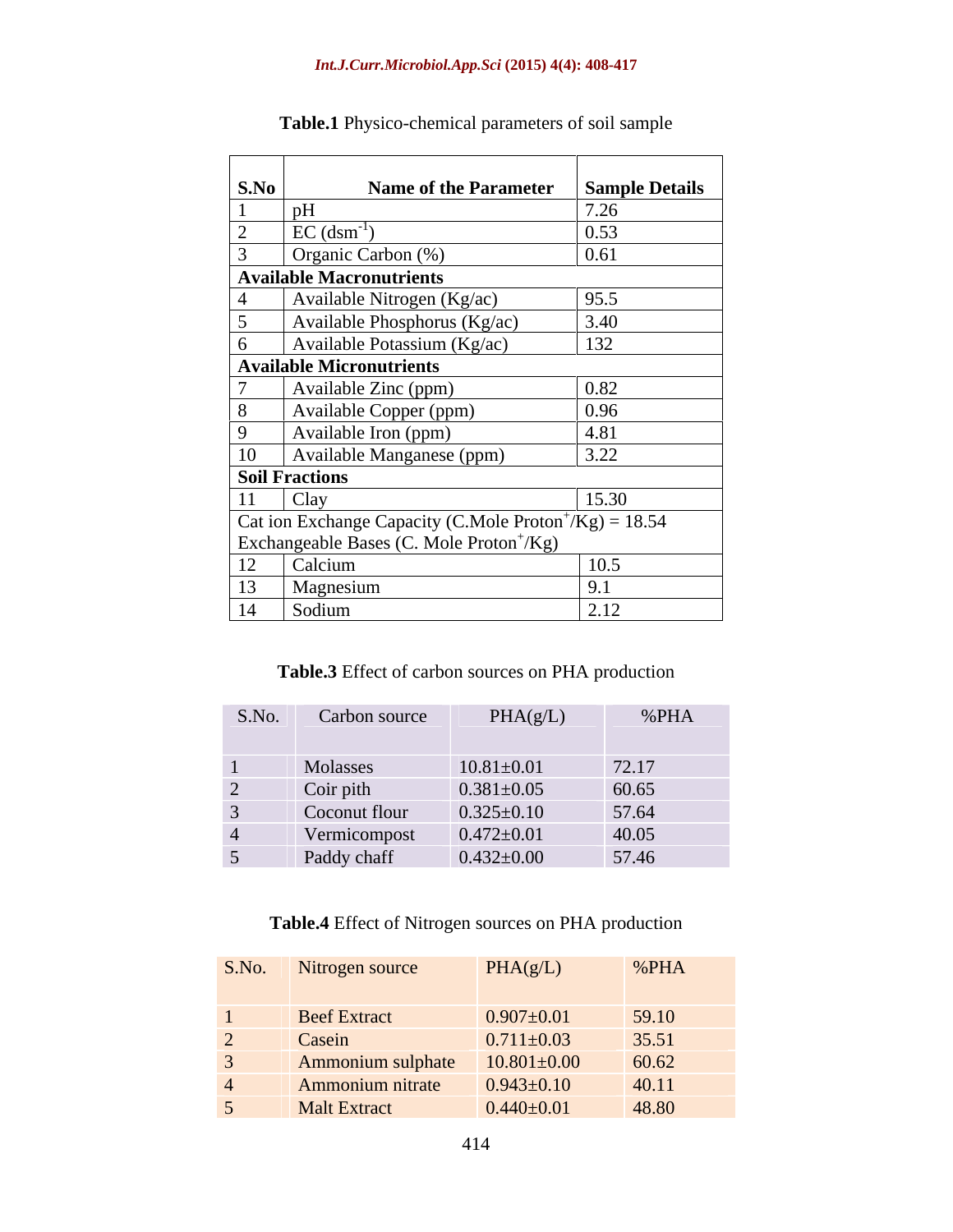

### **Fig.1** Sample Collection Site Sethubavachatram



**Fig.2** Effect of pH on PHA production



**Fig.3** Effect of Temperature on PHA production

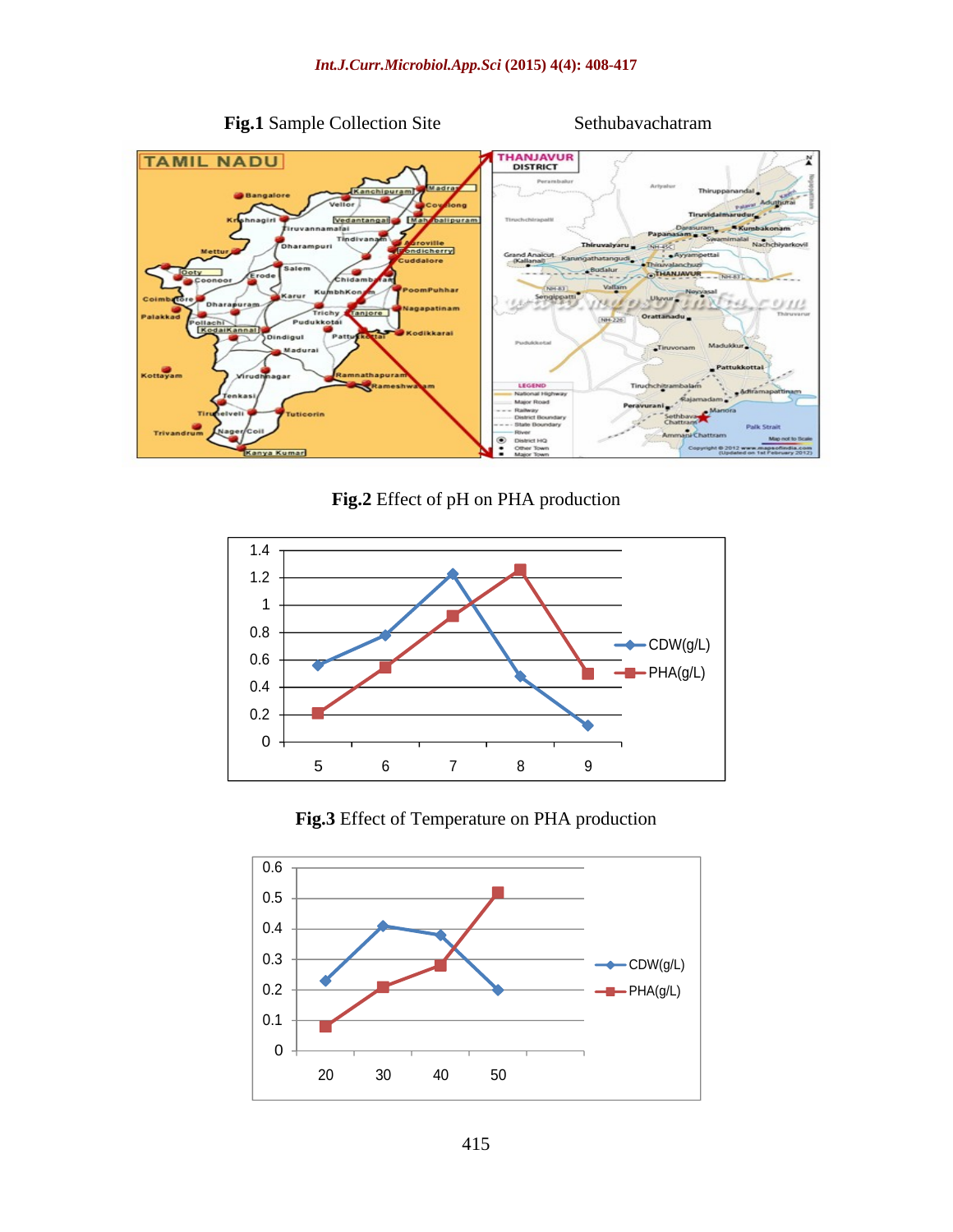

### **Fig.4** Effect of Incubation time on PHA production

I thank Research and Development Centre,  $\qquad \qquad$  polyesters. Springer Verlag, New Bharathiar University, Coimbatore for the York. Pp. 77–93. fulfillment of the requirement for the award of the Degree of Doctor of Philosophy.  $\theta$  the production of poly- $(\beta$ 

- the examination of water and
- Barthalomew, J.W., Mittewer, T. 1950. A *Technol.*, 25: 153.
- Brandl, H., Gross, R.A., Lenz, R.W., Fuller, Khanna, S., Srivastava, A.K. 2005. application as biodegradable *Biochem.*, 40: 2173–2182.
- Bray, R.H., Kutz, L.T. 1945. Determination of total, organic and available forms
- **Acknowledgement** Flechter, A. 1993. In plastics from bacteria and for as natural, biodegradable polyesters. Springer Verlag, New York. Pp. 77–93.
- opportunity to do my research for partial Grothe, E., Moo-Young, M., Chisti, Y. **References** thermoplastic: *Enzym. Microbial.* 1999. Fermentation optimization for the production of poly- $(\beta$  hydroxybutyric acid) microbial *Tech.,* 25: 132–141.
- American Public Health Association Jackson, M.L. 1973. Soil chemical analysis. (APHA), 1998. Standard methods for Prentice Hall of India Pvt. Ltd., New Delhi.
	- wastewater, 20th Edn. Washington, Juan, M.L., Gonzalez, L.W., Walker, G.C. D.C. 1998. A novel screening method for simplified bacterial strain. *Stain*  mutants. *Appl. Environ. Microbiol.,* isolating exopolysaccharide deficient 64: 4600–4602.
	- R.C. 1988. *Pseudomonas oleovorans* Statistical media optimization studies as a source of poly  $(\beta$ - for growth and PHB production by hydroxyalkanoates) for potential *Ralstoniaeutropha*. *Process* Khanna, S., Srivastava, A.K. 2005.  $Ralstoniaeutropha.$ *Biochem.,* 40: 2173–2182.
	- polysters. *Appl. Environ. Microbiol.,* Krieg, N.R., Holt, J.G. 1984**.** Bergey s 54: 1977 1982. Manual of systematic bacteriology, Vol. 1, Williams and Wilkins. Baltimore.
	- of phosphorus in soils. *Soil Sci.*, 59: 39 45. polyhydroxyalkanoates. *Biotechnol.*  Lee, S.Y., 1996. Bacterial *Bioeng.,* 43: 892–898.